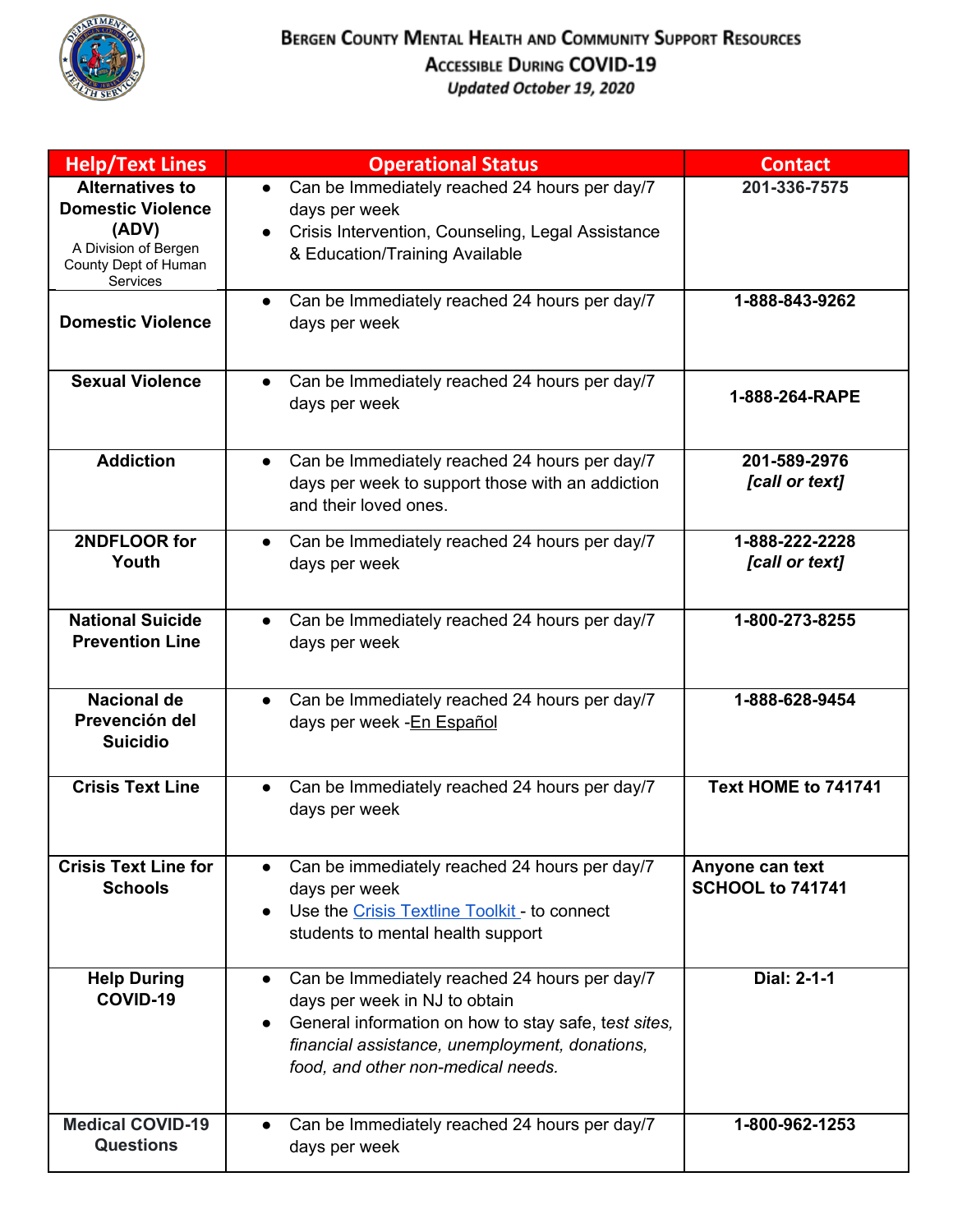

| <b>Emotional Support</b><br>- NJ Mental Health<br>Cares                                                                                      | New Jerseyans can call for free, confidential<br>support.<br>8 a.m. to 8 p.m. seven days a week                                                                                                                                                                                                                                                                                      | 1-866-202-HELP<br>(4357)                       |
|----------------------------------------------------------------------------------------------------------------------------------------------|--------------------------------------------------------------------------------------------------------------------------------------------------------------------------------------------------------------------------------------------------------------------------------------------------------------------------------------------------------------------------------------|------------------------------------------------|
| <b>HERO</b> line for<br><b>Bergen County Law</b><br>Enforcement, First<br>Responders and<br>Healthcare Pros.,<br>operated by Care<br>Plus NJ | For those on the frontlines of the COVID-19 crisis,<br>and immediate family members of frontline<br>workers.<br>Monday $-$ Friday from 9 a.m. to 8 p.m.                                                                                                                                                                                                                              | 1-551-800-HERO<br>(4376)                       |
| <b>Veteran &amp; First</b><br><b>Responder Line,</b><br>Strive Health of<br>Paramus                                                          | This service is specifically designed for First<br>$\bullet$<br>Responders and Hospital/Healthcare workers on<br>the front-lines of Covid-19<br>7am-7pm with reroute to call-center after these<br>hours<br>Provides confidential, trauma- informed, and<br>in-network treatment programs<br>Services for mental health and substance use<br>issues via telehealth video technology. | 1-800-530-1250<br>telehealth@vfrhealthcare.com |
| <b>West Bergen</b><br><b>Mental Healthcare</b><br><b>Warm Line</b>                                                                           | For medical staff, first responders and others in<br>$\bullet$<br>need.<br>$9$ am - $5$ pm                                                                                                                                                                                                                                                                                           | 201-688-7098                                   |

| <b>Crisis / Rapid</b><br><b>Access for Adults</b>                                                                                                                 | <b>Operational Status</b>                                                                                                                                                                            | <b>Contact</b>                                                                                                                                                                            |
|-------------------------------------------------------------------------------------------------------------------------------------------------------------------|------------------------------------------------------------------------------------------------------------------------------------------------------------------------------------------------------|-------------------------------------------------------------------------------------------------------------------------------------------------------------------------------------------|
| Psychiatric<br><b>Emergency Screening</b><br>Program (PESP)/<br>201-262-HELP<br>Care Plus                                                                         | Fully operational<br>$\bullet$<br>Conducting assessments in person and via<br>$\bullet$<br>telehealth, when possible                                                                                 | 201-262 - HELP [4357]<br>Can be called 24 hours per day.<br>7 days per week. If all lines are<br>busy and you feel that you or<br>someone is in danger, please<br>hang up and call 9-1-1. |
| Crisis/Wellness and<br>Support Center/ Early<br><b>Intervention Support</b><br>Services (EISS)<br>"Mental Health<br><b>Urgent Care Clinic"</b><br><b>CBH Care</b> | Accepting new referrals, call first<br>Providing telehealth services<br>$\bullet$<br>Services available for all Bergen County residents<br>$\bullet$<br>including medical staff and first responders | 201-957-1800<br>Can be called 24 hours per day.<br>7 days per week.                                                                                                                       |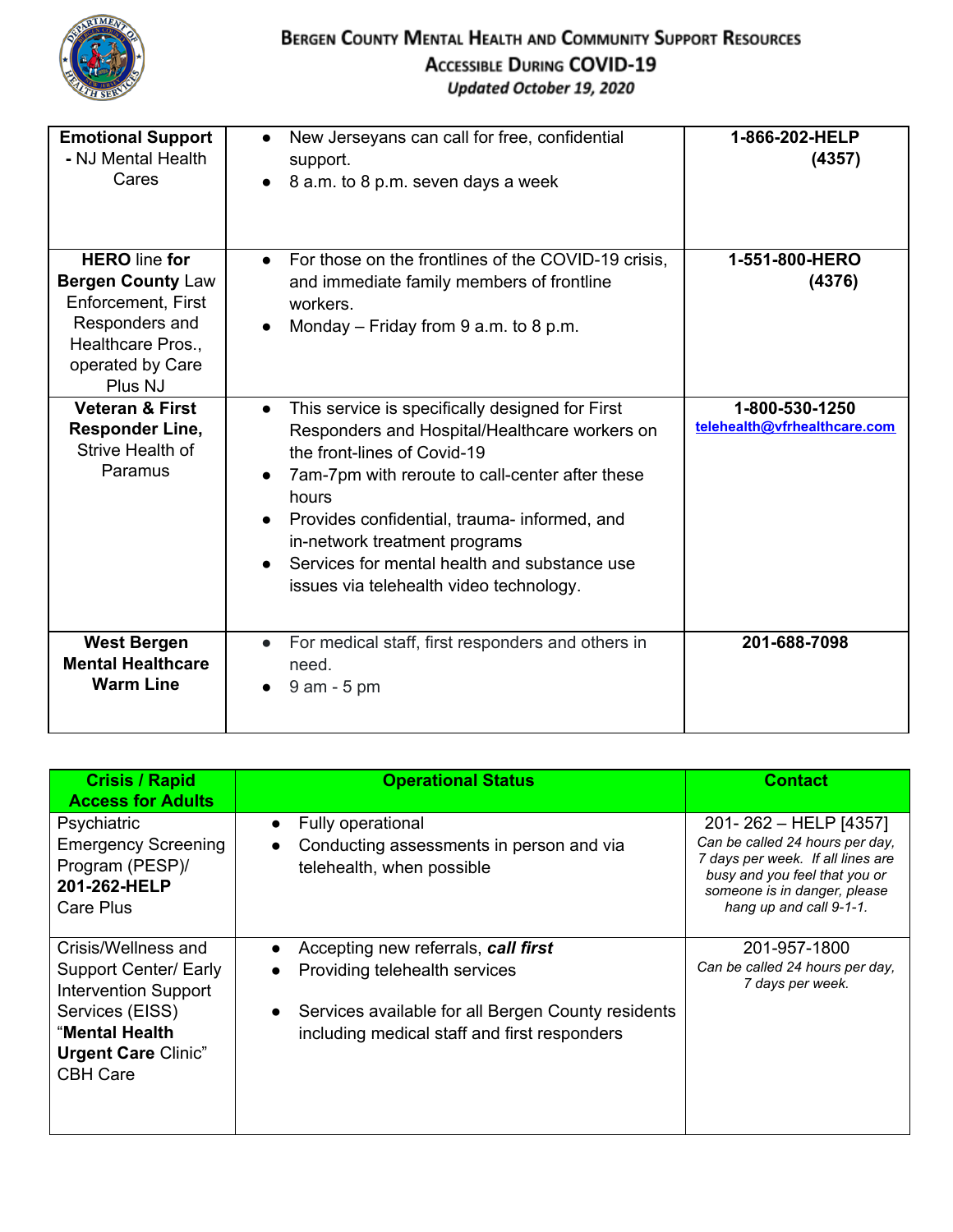

| Crossroads to<br>Wellness/Intensive<br><b>Outpatient</b><br><b>Treatment and</b><br><b>Support Services</b><br>(IOTSS)<br>Care Plus<br>-Passaic Wellness<br><b>Respite Services</b>         | Accepting new referrals, call first<br>$\bullet$<br>Providing telehealth services, when possible<br>$\bullet$<br>Face to Face in the community for essential<br>$\bullet$<br>services only<br>Wellness Respite is fully operational and accepting<br>new referrals for in-person services effective June 8                                                                                                                                    | 201-986-5037<br>Can be called 24 hours per day,<br>7 days per week.<br><b>Passaic Wellness</b><br><b>Respite Services</b>                                                                                                                                                                                                                                                                                                                   |
|---------------------------------------------------------------------------------------------------------------------------------------------------------------------------------------------|-----------------------------------------------------------------------------------------------------------------------------------------------------------------------------------------------------------------------------------------------------------------------------------------------------------------------------------------------------------------------------------------------------------------------------------------------|---------------------------------------------------------------------------------------------------------------------------------------------------------------------------------------------------------------------------------------------------------------------------------------------------------------------------------------------------------------------------------------------------------------------------------------------|
| -Essex Wellness<br><b>Respite Services</b><br><b>Collaborative Support</b><br>Programs of New<br>Jersey<br>https://cspnj.org/welln<br>essrespite/<br><b>Crisis/Rapid Access</b>             | Respite is a safe alternative to an inpatient<br>psychiatric hospitalization<br>Wellness House Stay and Intensive Outreach<br>A peer-run initiative, Respite staff provide 24/7 peer<br>to peer support in working through a behavioral health<br>crisis<br><b>Operational Status</b>                                                                                                                                                         | (Bilingual in Spanish)<br>862-239-9896<br><b>Essex Wellness Respite</b><br>Services 862-229-1401<br>Open 24 hours<br><b>Contact</b>                                                                                                                                                                                                                                                                                                         |
| for Youth and<br><b>Families</b>                                                                                                                                                            | [specify ages served]                                                                                                                                                                                                                                                                                                                                                                                                                         |                                                                                                                                                                                                                                                                                                                                                                                                                                             |
|                                                                                                                                                                                             |                                                                                                                                                                                                                                                                                                                                                                                                                                               |                                                                                                                                                                                                                                                                                                                                                                                                                                             |
| <b>Children's Mobile</b><br><b>Response and</b><br><b>Stabilization Services</b><br>CarePlus NJ<br>NEW- video and flyer<br>on Children's Mobile<br>to show families<br><b>Bergen County</b> | Fully operational; serves youth up to the age of<br>21 and their families<br>Services provided via telehealth, telephone if<br>families prefer, and in person as appropriate.<br>Intake Telehealth session is offered within 1 hour<br>$\bullet$<br>of the initial call to PerformCare, or may be<br>scheduled within 48 hours.<br>Case Management is provided for up to 8 weeks<br>via telephone.<br>Available 24/7 for youth, families, law | Parents/ caregivers must call the<br>NJ Children's System of Care<br>(PerformCare) to request service<br>and explicitly describe the<br>"crisis."<br>Can be immediately<br>reached 24 hours per day,<br>7 days per week:<br>1-877-652-7624<br>If a family member reports that<br>they called PerformCare but<br>didn't get linked to Mobile, please<br>email Jaimed@careplusnj.org<br>and Danad@careplusnj.org<br>For immediate assistance, |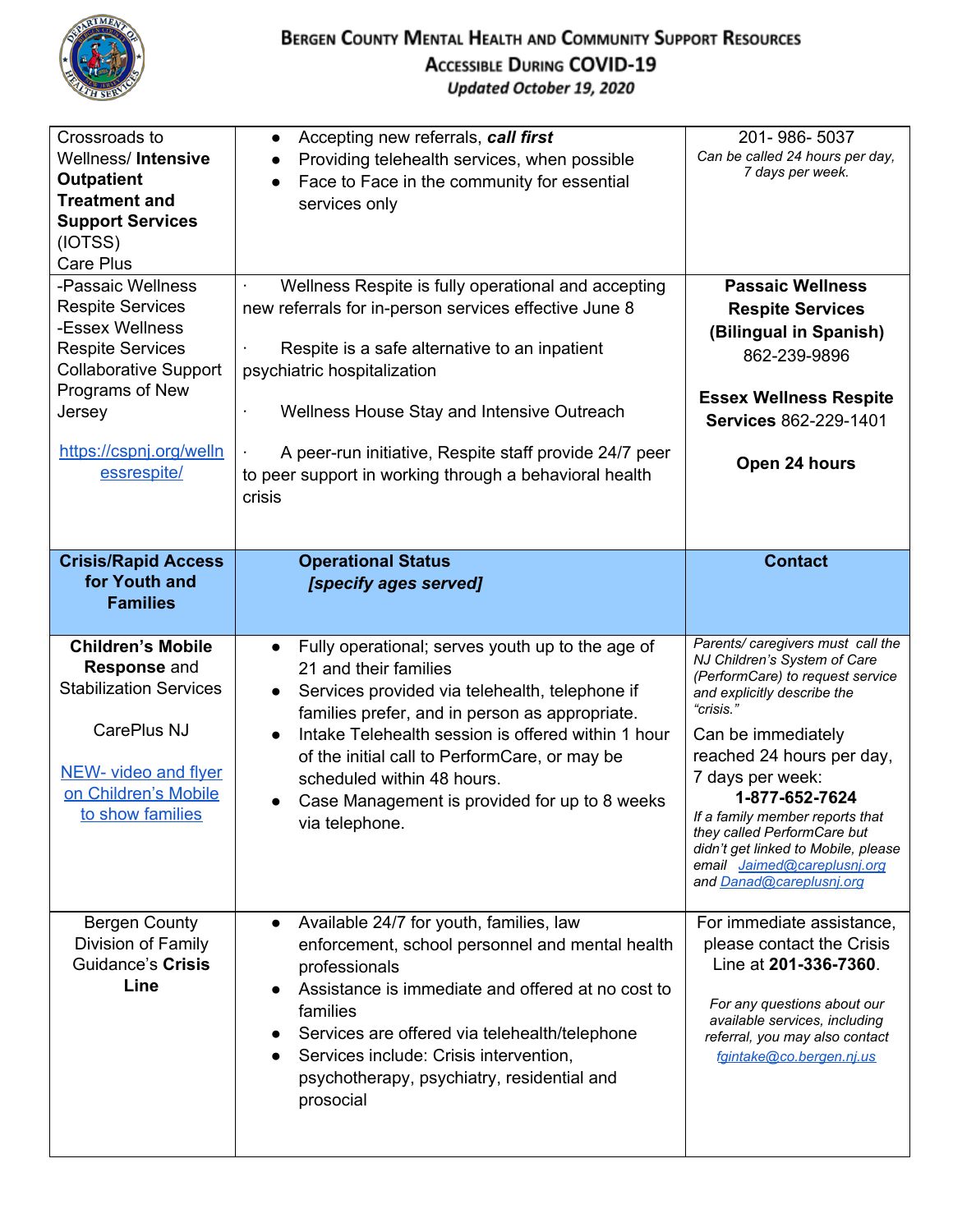

| <b>Adult Partial</b><br><b>Hospitalization</b><br>(APH)/Partial Care                                        | <b>Operational Status</b>                                                                                                                                                                             | <b>Contact</b>                            |
|-------------------------------------------------------------------------------------------------------------|-------------------------------------------------------------------------------------------------------------------------------------------------------------------------------------------------------|-------------------------------------------|
| <b>Bergen New Bridge</b><br><b>Medical Center</b><br><b>APH/MICA</b> (mental<br>illness chemical addiction) | Accepting new referrals<br>$\bullet$<br>Fully operational at this time                                                                                                                                | 800-730-2762<br>www.newbridgehealth.org   |
| Adult<br>Comprehensive<br><b>Behavioral Healthcare</b><br>(CBH Care)                                        | Accepting new referrals<br>$\bullet$<br>Providing services via telehealth<br>Reopened to select residential consumers on<br>7/14/20<br>Reopening to select existing consumers on<br>9/28/2020         | 201-646-0195                              |
| <b>Geriatric Partial Care</b><br>(CBH Care)                                                                 | Accepting new referrals<br>$\bullet$<br>Providing services via telehealth and face to face<br>contact in community based on clinical need<br>Reopened to select residential consumers on<br>9/14/2020 | 201-646-0195                              |
| <b>Care Plus</b><br><b>Partial Care</b>                                                                     | Accepting new referrals<br>Providing telehealth services                                                                                                                                              | 201-265-8200                              |
| <b>High Focus Partial</b><br>Care/Intensive<br>Outpatient (IOP)                                             | Accepting new referrals<br>$\bullet$<br>Operating on normal schedule via telehealth<br>platform                                                                                                       | 201-291-0055                              |
| North Jersey<br>Friendship House                                                                            | <b>Partial Care</b><br>$\bullet$<br><b>Accepting New Referrals</b><br><b>Providing Telehealth Services</b><br>Vocational and Pre-vocational training<br><b>Supported Employment</b>                   | 201-488-2121<br>www.njfriendshiphouse.org |
| Vantage Health<br>System<br><b>Partial Care</b>                                                             | Accepting new referrals<br>Providing services via telehealth<br>Opened to select residential consumers<br>Reopened to select existing consumers                                                       | 201-567-0059                              |
| Ramapo Ridge<br><b>Psychiatric Hospital</b><br><b>Adult Partial Hospital</b>                                | Accepting new referrals<br>Providing telehealth services                                                                                                                                              | 201-848-5500                              |
| West Bergen Mental<br>Healthcare                                                                            | Accepting new referrals<br>Providing telehealth services                                                                                                                                              | 201-485-7172                              |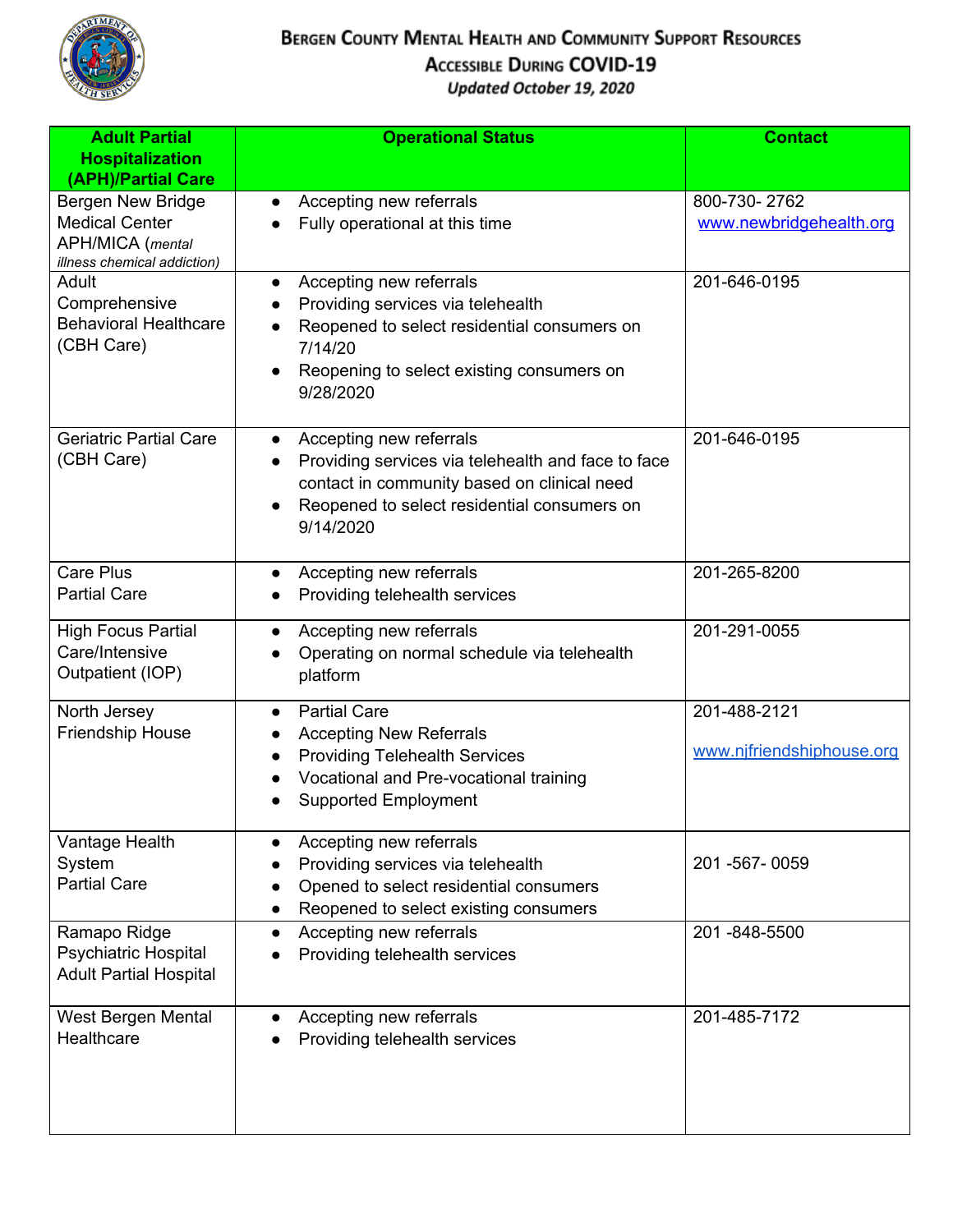

| <b>Youth Partial</b><br><b>Hospitalization</b><br>/Partial Care | <b>Operational Status</b><br>[specify ages served]                                                                                                                                                              | <b>Contact</b>                                            |
|-----------------------------------------------------------------|-----------------------------------------------------------------------------------------------------------------------------------------------------------------------------------------------------------------|-----------------------------------------------------------|
| New Directions,<br>operated by CBH<br>Care                      | Accepting new referrals; serves youth 12-18<br>$\bullet$<br>years old<br>Provides individual and group sessions via<br>telehealth services                                                                      | 201-646-0333                                              |
| <b>Adult Partial</b><br><b>Hospitalization / IOP</b>            | <b>Operational status</b><br>[specify ages served]                                                                                                                                                              | <b>Contact</b>                                            |
| <b>Strive</b>                                                   | Accepting new clients aged 18+.<br>$\bullet$<br>Provides individual counseling, groups and<br>psychiatry evals via telehealth services.<br>All commercial and Medicaid insurance accepted.                      | 201-565-2920                                              |
| The Counseling<br>Center at FairLawn                            | Accepting new clients aged 17+<br>Provides individual counseling<br>Access to psychiatric ANP for medication<br>management<br>All commercial insurance; sliding scale for<br>uninsured or Medicaid/care clients | 201-797-0001<br>https://fairlawncounselingc<br>enter.com/ |
|                                                                 |                                                                                                                                                                                                                 |                                                           |
| <b>Youth Partial</b><br><b>Hospitalization / IOP</b>            | <b>Operational Status</b><br>[specify ages served]                                                                                                                                                              | <b>Contact</b>                                            |
| <b>Strive</b>                                                   | Accepting new clients aged 12-18.<br>Provides individual counseling, groups and<br>psychiatry evals via telehealth services.<br>All commercial and Medicaid insurance accepted.                                 | 201-565-2920                                              |
| The Counseling<br>Center at FairLawn                            | Accepting new clients aged 17+<br>Provides individual counseling<br>Access to psychiatric ANP for medication<br>management<br>All commercial insurance; sliding scale for<br>uninsured or Medicaid/care clients | 201-797-0001<br>https://fairlawncounselingc<br>enter.com/ |
| <b>Adult Outreach</b><br><b>Programs</b>                        | <b>Operational Status</b>                                                                                                                                                                                       | <b>Contact</b>                                            |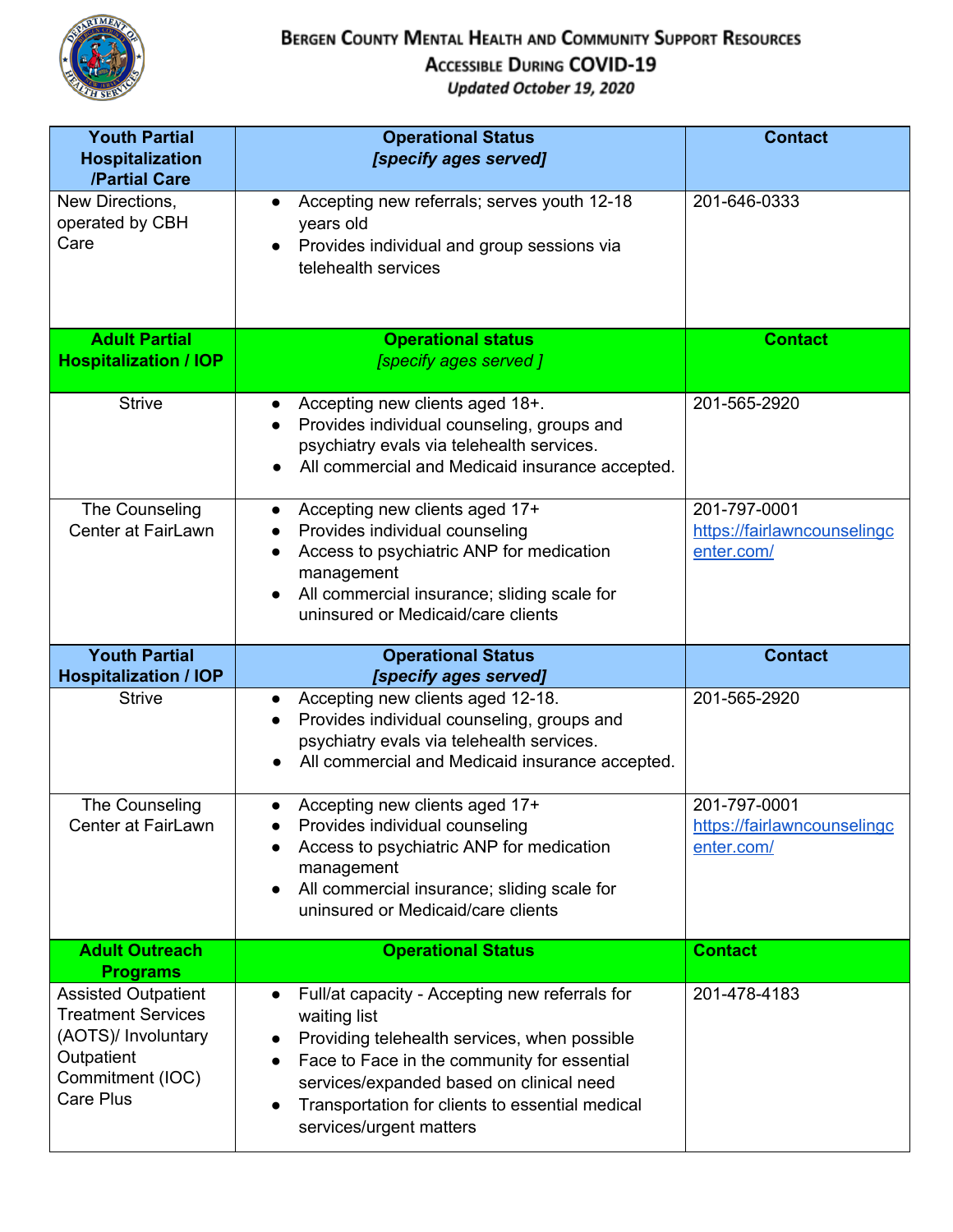

| <b>Behavioral Health</b>         | Accepting new referrals<br>$\bullet$                                       | 201-265-8200 |
|----------------------------------|----------------------------------------------------------------------------|--------------|
| Home (BHH)                       | Providing telehealth services                                              | ext 5443     |
| <b>Care Plus</b>                 |                                                                            |              |
|                                  |                                                                            |              |
| Program of Assertive             | Accepting new referrals<br>$\bullet$                                       | 201-880-8321 |
| <b>Community Treatment</b>       | Providing telehealth services, when possible                               |              |
| (PACT)                           |                                                                            |              |
| <b>Bridgeway</b>                 |                                                                            |              |
| <b>Rehabilitation Srvs.</b>      |                                                                            |              |
| <b>Integrated Case</b>           | Accepting new referrals<br>$\bullet$                                       | 201-478-4162 |
| Management                       | Providing telehealth services, when possible                               |              |
| Services (ICMS)/                 | Face to Face in the community for essential<br>$\bullet$                   |              |
| <b>Community Support</b>         | services expanded based on need                                            |              |
| Services (CSS)                   | Transportation for clients to essential medical                            |              |
| <b>Care Plus</b>                 | services/urgent matters                                                    |              |
|                                  |                                                                            |              |
| <b>Community Support</b>         | Accepting new referrals, call first<br>$\bullet$                           | 201-296-6022 |
| Services (CBH Care)              | Providing services via telehealth and face to face                         |              |
|                                  | in community based on clinical need                                        |              |
|                                  | Assisting with urgent matters including medical                            |              |
|                                  | appointments and medication monitoring                                     |              |
|                                  | Onsite pharmacy and medication delivery                                    |              |
|                                  | available                                                                  |              |
| Projects for                     | Accepting new referrals<br>$\bullet$                                       |              |
| Assistance in<br>Transition from | Providing services via telephone                                           | 201-296-6008 |
| Homelessness                     | Continuing to assist consumer with housing                                 |              |
| (PATH)                           | placement                                                                  |              |
| Comprehensive                    |                                                                            |              |
| <b>Behavioral Healthcare</b>     |                                                                            |              |
| (CBH Care)                       |                                                                            |              |
|                                  |                                                                            |              |
| <b>Transition Services</b>       | Accepting new referrals                                                    | 201-478-4166 |
| (MH Justice Involved             | Providing telehealth services, when possible                               |              |
| Services/ Jail                   | F2F in the community for essential                                         |              |
| Diversion)<br><b>Care Plus</b>   | services/expanded based on clinical need                                   |              |
|                                  | Transportation for clients to essential medical<br>services/urgent matters |              |
|                                  |                                                                            |              |
|                                  |                                                                            |              |
|                                  |                                                                            |              |
|                                  |                                                                            |              |
|                                  |                                                                            |              |
|                                  |                                                                            |              |
|                                  |                                                                            |              |
|                                  |                                                                            |              |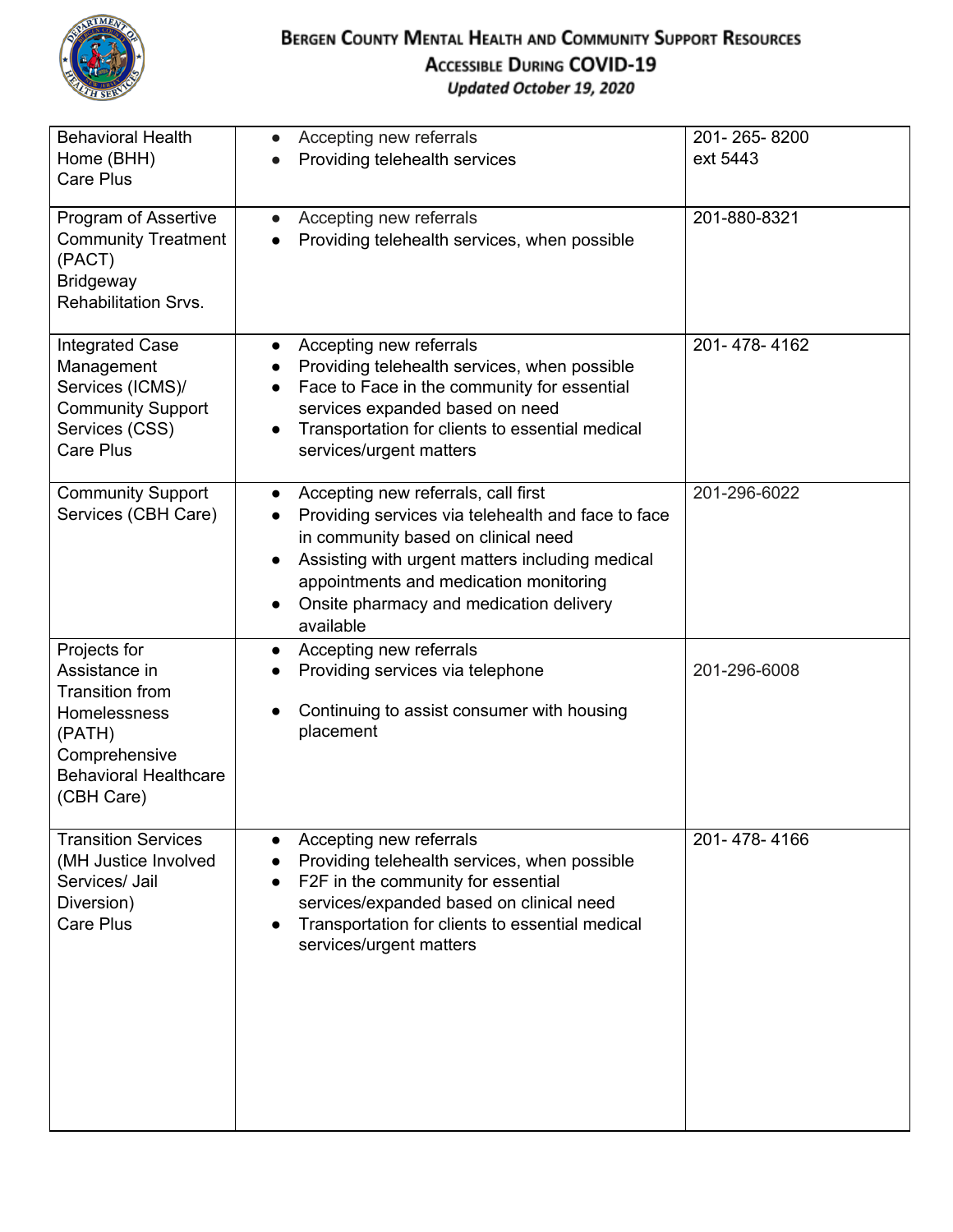

| <b>Youth Outreach/</b><br><b>Care Management</b><br><b>Programs</b>                                               | <b>Operational Status</b><br>[specify ages served]                                                                                                                                                                                                                           | <b>Contact</b>                                                                                                                                                                                                       |
|-------------------------------------------------------------------------------------------------------------------|------------------------------------------------------------------------------------------------------------------------------------------------------------------------------------------------------------------------------------------------------------------------------|----------------------------------------------------------------------------------------------------------------------------------------------------------------------------------------------------------------------|
| Bergen's Promise<br>Care Management<br>Organization<br>http://www.bergenspr<br>omise.org                          | In full virtual operation serving youth up to the<br>$\bullet$<br>age of 21 and their families.<br>Care Managers are in contact with the families<br>and virtual Child and Family team meetings are<br>being held.                                                           | For referral to services,<br>parents/caregivers call the<br>NJ Children's System of<br>Care 24/7 at<br>1-877-652-7624.                                                                                               |
| An overview video of<br>the NJ Children's<br>System of Care,<br>Bergen's Promise and<br>BergenResourceNet.<br>org |                                                                                                                                                                                                                                                                              | For CMO enrolled youth,<br>to contact a youth's Care<br>Manager, call:<br>201-712-1170 and use the<br>phone directory. Our<br>on-call service is available<br>24/7                                                   |
| <b>Adult Shelter/</b><br><b>Housing</b>                                                                           | <b>Operational Status</b>                                                                                                                                                                                                                                                    | <b>Contact</b>                                                                                                                                                                                                       |
| <b>Advance Housing</b>                                                                                            | Accepting new referrals<br>$\bullet$<br>Providing telehealth and in-person services<br>$\bullet$                                                                                                                                                                             | 201-498-9140                                                                                                                                                                                                         |
| Rapid Re-Housing for<br><b>Families and</b><br>Individuals (RRHFI)<br>Care Plus                                   | Accepting new referrals<br>$\bullet$<br>Providing telehealth services<br>$\bullet$<br>Face to face in the community for essential<br>$\bullet$<br>services/expanded based on need<br>Transportation for clients to essential medical<br>$\bullet$<br>services/urgent matters | 201-265-8200 ext. 5440                                                                                                                                                                                               |
| <b>Bergen County</b><br>Housing Health and<br><b>Human Services</b><br>Center (BCHHHSC)<br><b>Shelter</b>         | Not taking in new guests<br>Focusing on current housing applications<br>Call 211 hotline for additional shelter/housing<br>information                                                                                                                                       | 201-336-6480                                                                                                                                                                                                         |
| <b>Youth and Family</b><br><b>Shelter/Housing</b>                                                                 | <b>Operational Status</b><br>[specify ages served]                                                                                                                                                                                                                           | <b>Contact</b>                                                                                                                                                                                                       |
| <b>Bergen County</b><br>Division of Family<br>Guidance                                                            | Bergen's Place Youth Shelter is fully operational,<br>24/7.<br>Provides emergency shelter and homeless<br>prevention services for at-risk youth (ages 11-17)                                                                                                                 | For immediate assistance,<br>please contact the <b>Crisis</b><br>Line at 201-336-7360.<br>For any questions about our<br>available services, including<br>referral, you may also contact<br>fgintake@co.bergen.nj.us |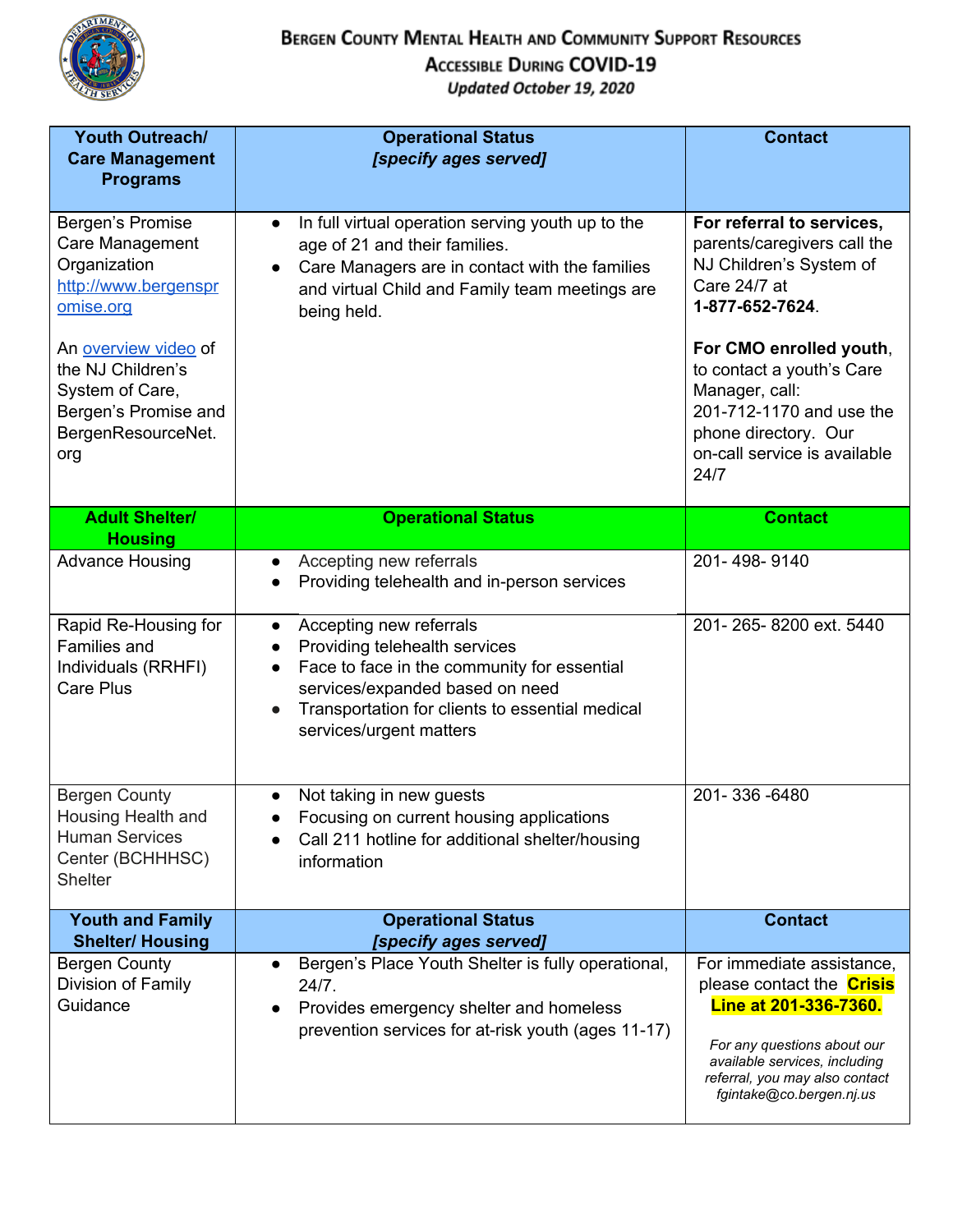

| <b>Adult Outpatient</b>                                     | <b>Operational Status</b>                                                                                                                                                                                                                                                                                                                                 | <b>Contact</b>                                                                                         |
|-------------------------------------------------------------|-----------------------------------------------------------------------------------------------------------------------------------------------------------------------------------------------------------------------------------------------------------------------------------------------------------------------------------------------------------|--------------------------------------------------------------------------------------------------------|
| [OPD] Mental Health<br><b>Treatment</b>                     |                                                                                                                                                                                                                                                                                                                                                           |                                                                                                        |
| <b>Advance Counseling</b><br>Center                         | Accepting new referrals with Medicaid and<br>$\bullet$<br>self-pay<br>Providing telehealth therapeutic and psychiatric<br>services.                                                                                                                                                                                                                       | 201-498-9140, press<br>Option #2                                                                       |
| Bergen New Bridge<br><b>Medical Center</b>                  | Accepting new referrals<br>Fully operational at this time<br>Providing telehealth services, when possible                                                                                                                                                                                                                                                 | 800-730-2762<br>www.newbridgehealth.org                                                                |
| <b>Care Plus</b>                                            | Accepting new referrals<br>Providing face-to-face and/or telehealth<br>individual, family and group therapy, psychiatric<br>evaluations and medication monitoring                                                                                                                                                                                         | 201-986-5000<br>https://www.careplusnj.org                                                             |
| <b>Maternal and Family</b><br>Center (MFC)<br>CarePlus-NEW! | Accepting new referrals via telehealth<br>Offers mental health services to prenatal,<br>pregnant, and women up to two years<br>postpartum, and their families<br>Includes grief and loss, substance use disorder<br>$\bullet$<br>treatment, and teens who are pregnant or<br>post-partum<br>Provides psychiatry, therapy, and case<br>management services | 201-986-5000 - Ask for the<br><b>Maternal and Family</b><br>Center (MFC)<br>https://www.careplusnj.org |
| Children's Aid &<br><b>Family Services</b>                  | Accepting new referrals<br>Providing tele-health and therapeutic services<br>Case management and treatment planning                                                                                                                                                                                                                                       | 201-740-7082<br>www.cafsnj.org                                                                         |
| <b>Coordinated Specialty</b><br>Care<br><b>Care Plus</b>    | Accepting new referrals<br>$\bullet$<br>Providing telehealth psychiatry, therapy<br>$\bullet$<br>(individual, family, group) and case<br>management/supportive services via telehealth<br>Injectable medications offered on-site<br>$\bullet$                                                                                                             | 201-986-5010                                                                                           |
| Korean American<br>Outreach Program<br>(KAOS)<br>Care Plus  | Accepting new referrals<br>Providing telehealth services                                                                                                                                                                                                                                                                                                  | 201-265-8200<br>Ext 5280                                                                               |
|                                                             | Accepting new referrals<br>$\bullet$<br>Providing telehealth services<br>Injectable medication available on site                                                                                                                                                                                                                                          | 201-646-0915                                                                                           |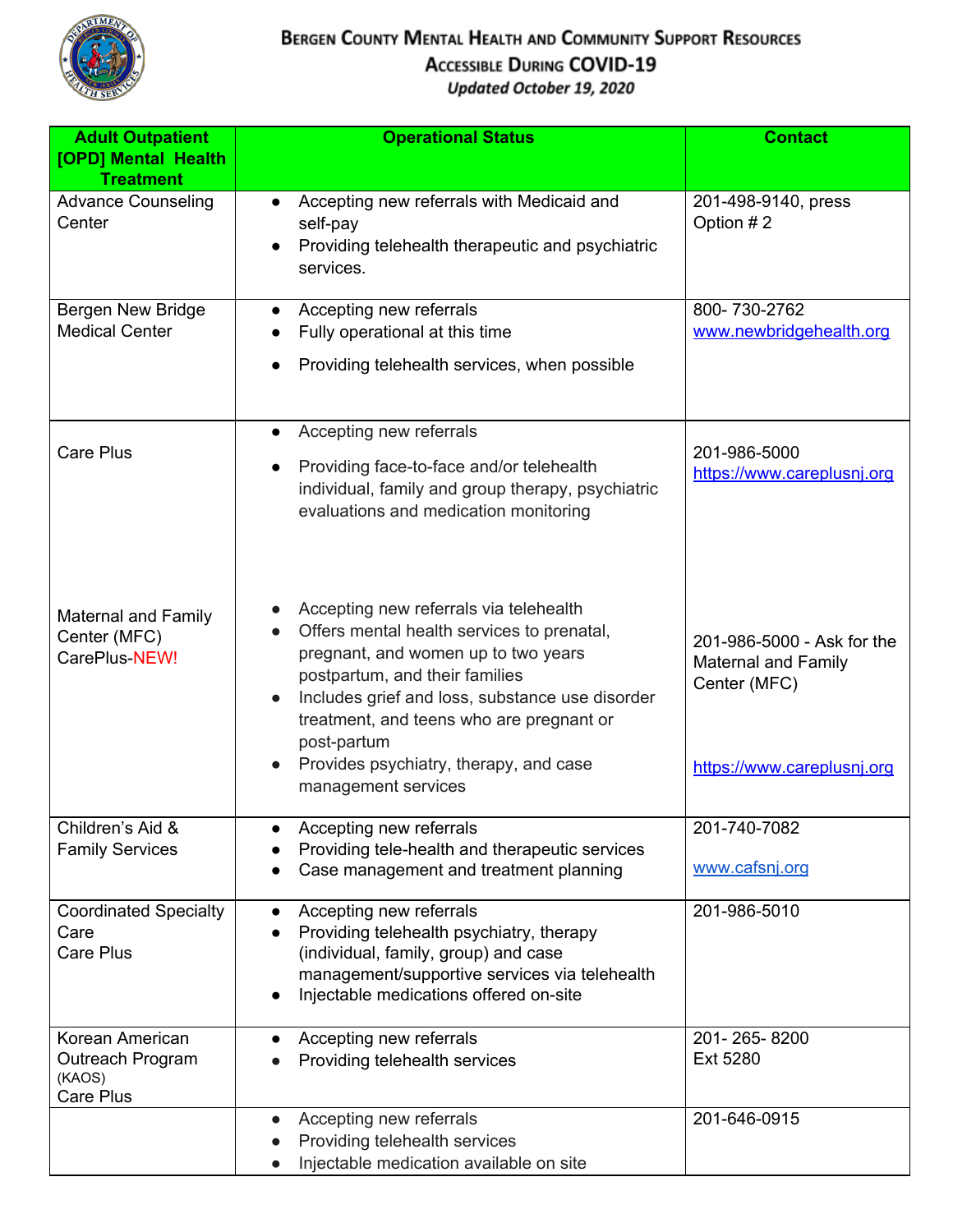

| Comprehensive<br><b>Behavioral Healthcare</b><br>[CBH Care]                     | On site pharmacy and medication delivery<br>available                                                                                                                                                                                                                                                |                                               |
|---------------------------------------------------------------------------------|------------------------------------------------------------------------------------------------------------------------------------------------------------------------------------------------------------------------------------------------------------------------------------------------------|-----------------------------------------------|
| <b>Intensive Family</b><br><b>Support Services</b><br>(IFSS) (CBH Care)         | Accepting new referrals<br>$\bullet$<br>Family Support via Zoom Tuesday evenings from<br>7-9 pm<br>Limited respite available<br>Providing telephonic services<br>Spouse Support Group via Zoom Thursdays at<br>2pm<br>Sunday Coffee Talk Support Group via Zoom at<br>10am                           | 201-296-6011                                  |
| Postpartum Mood<br><b>Disorder Treatment</b><br>Center (CBH Care)               | • Accepting new referrals of all women in Bergen<br>County who are experiencing postpartum depression<br>Providing telehealth services                                                                                                                                                               | 1-800-328-3838 for<br>referral to CBH Care    |
| Hackensack<br><b>University Medical</b><br>Center                               | Not accepting new referrals<br>$\bullet$<br>Providing telehealth services                                                                                                                                                                                                                            | 551-996-2000                                  |
| National Alliance on<br>Mental Illness (NAMI)<br>Greater Bergen                 | Provides family support groups via Zoom on<br>$\bullet$<br>Tuesdays at 12 pm and Wednesdays at 7 pm<br>Providing services via telephone                                                                                                                                                              | 201-935-6264<br>www.naminj.org<br>to register |
| <b>NJ PROMISE</b><br>Children at High Risk<br>for Psychosis (CHRP)<br>Care Plus | Accepting new referrals<br>$\bullet$<br>Providing telehealth psychiatry, therapy<br>(individual, family, group)                                                                                                                                                                                      | 201-986-5010                                  |
| Ramapo Ridge<br><b>Psychiatric Hospital</b>                                     | Accepting new referrals<br>Providing telehealth services                                                                                                                                                                                                                                             | 201-848-5500                                  |
| Vantage Health<br>System<br><b>OPD</b>                                          | Accepting new referrals<br>Providing telehealth, psychiatric assessments,<br>face to face services also available after<br>screening<br>Medication management and therapy<br>Injectable medications available on site<br>On site pharmacy services available as well as in<br>home delivery services | 201-567-0059                                  |
| West Bergen Mental<br>Healthcare                                                | Accepting new referrals<br>Providing telehealth services                                                                                                                                                                                                                                             | 201-485-7172                                  |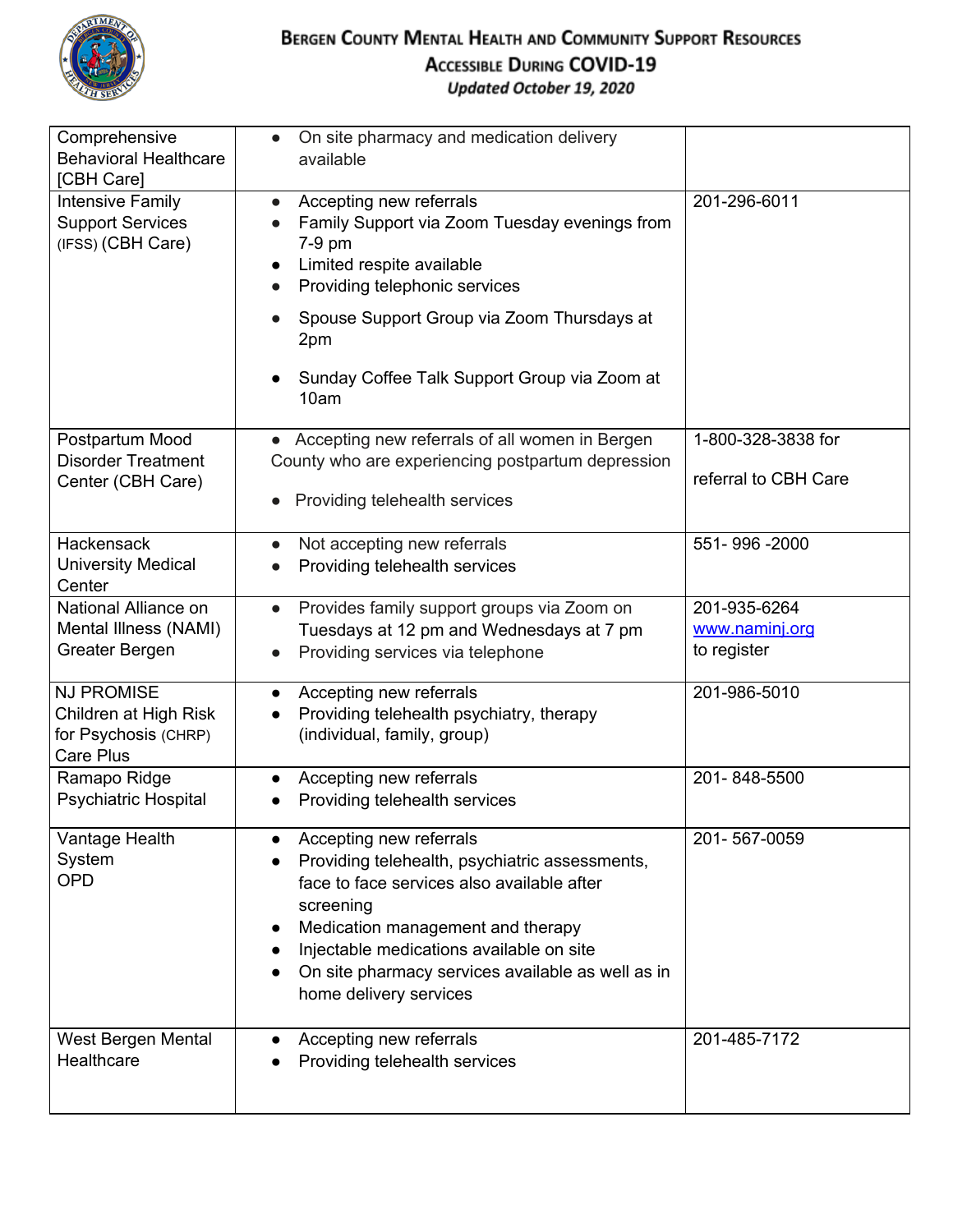

| <b>Youth and Family</b><br><b>Outpatient Mental</b><br><b>Health Treatment</b> | <b>Operational Status</b>                                                                                                                                                                                                      | <b>Contact</b>                              |
|--------------------------------------------------------------------------------|--------------------------------------------------------------------------------------------------------------------------------------------------------------------------------------------------------------------------------|---------------------------------------------|
| Care Plus                                                                      | Accepting new referrals                                                                                                                                                                                                        | 201-986-5000                                |
|                                                                                | Providing face-to-face and/or telehealth<br>individual, family and group therapy, psychiatric<br>evaluations and medication monitoring                                                                                         | https://www.careplusnj.org                  |
| Comprehensive<br><b>Behavioral Healthcare</b><br>(CBH Care)                    | Accepting new referrals<br>$\bullet$<br>Providing individual and family therapy telehealth<br>services as well as psychiatric evaluations and<br>medication monitoring<br>Onsite pharmacy and medication delivery<br>available | 201-646-0915                                |
| West Bergen Mental<br>Healthcare                                               | Accepting new referrals<br>$\bullet$<br>Providing telehealth individual, family and<br>group services                                                                                                                          | 201-485-7172                                |
|                                                                                |                                                                                                                                                                                                                                |                                             |
| <b>Hospital / Inpatient</b><br>Care                                            | <b>Operational Status</b>                                                                                                                                                                                                      | <b>Contact</b>                              |
| Bergen New Bridge<br><b>Medical Center</b>                                     | Accepting patients                                                                                                                                                                                                             | 800 - 730 - 2762<br>www.newbridgehealth.org |
| Englewood Hospital                                                             | Accepting admissions through emergency<br>$\bullet$<br>department only<br>Maintaining social distancing guidelines                                                                                                             | 201-894-3000                                |
| Ramapo Ridge<br>Psychiatric Hospital-<br>Psychiatric Inpatient                 | Accepting new patients on a case by case basis                                                                                                                                                                                 | 201-848-5500                                |
| <b>Peer to Peer Family</b><br><b>Support</b>                                   | <b>OPERATIONAL STATUS</b>                                                                                                                                                                                                      | <b>Contact</b>                              |
| <b>Family Support</b>                                                          | Fully operational with in-community workshops                                                                                                                                                                                  | 201-796-6209 x107                           |
| Organization of                                                                | Parent2Parent support groups                                                                                                                                                                                                   | http://www.fsobergen.org                    |
| <b>Bergen County</b>                                                           | WARM line 9AM -5pm 201-796-6209 x 102                                                                                                                                                                                          |                                             |
| <b>Food and Daily</b><br><b>Needs Resources</b>                                |                                                                                                                                                                                                                                |                                             |
| announcements                                                                  | Check the Community Events Calendar and BergenResourcenet Facebook for local food drive                                                                                                                                        |                                             |
|                                                                                | <b>Food Insecurity Resources on BergenResourcenet</b>                                                                                                                                                                          |                                             |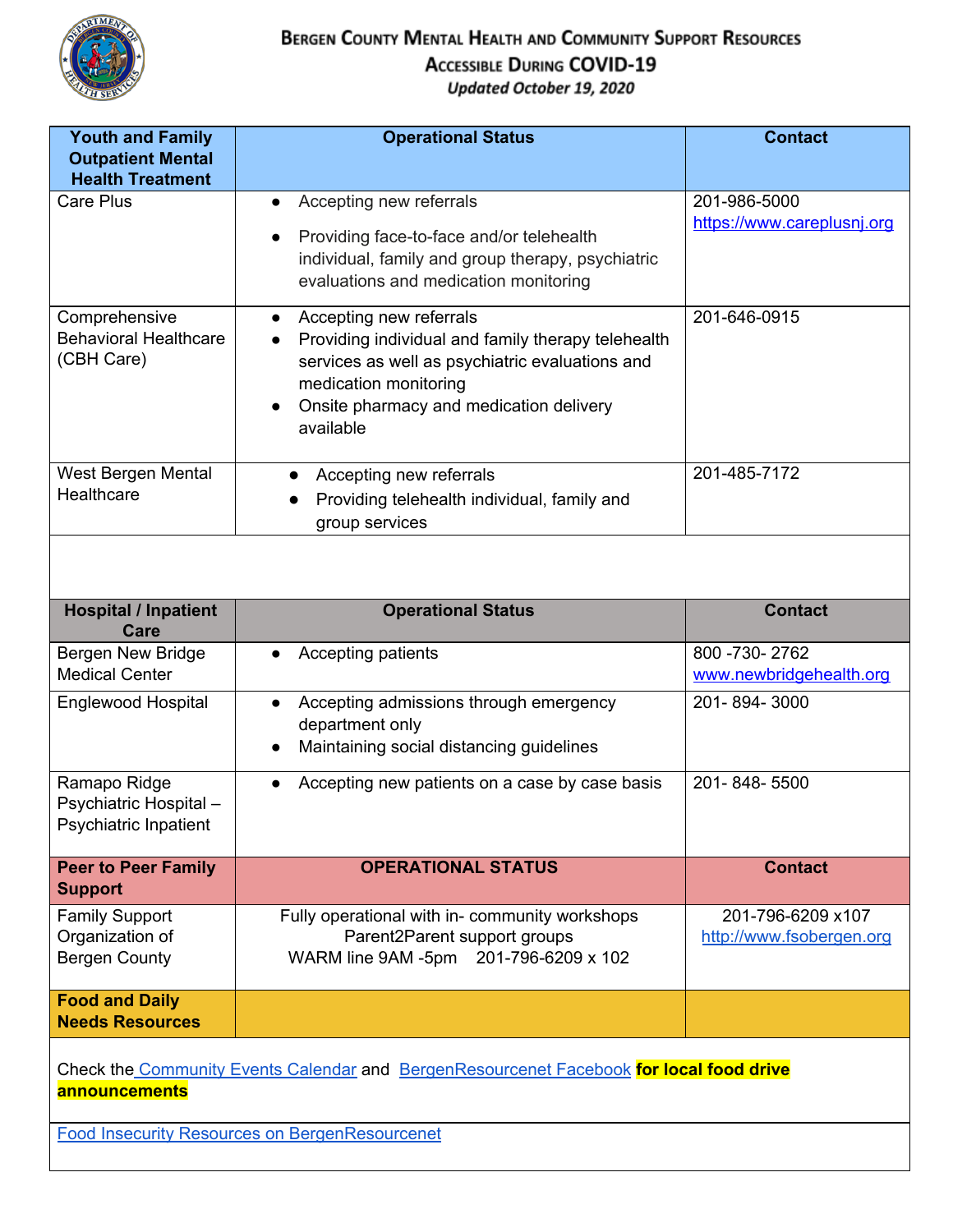

| <b>Diapers and Formula</b> - Children's Aid & Family Services offers through the Baby Basics program<br>Contact Sara Huisking at (201) 740-7009<br>or log onto: https://cafsnj.org/baby-basics/ |                                                                                                                                                                                                                                                                                                                                                                                                                                                      |                                            |  |
|-------------------------------------------------------------------------------------------------------------------------------------------------------------------------------------------------|------------------------------------------------------------------------------------------------------------------------------------------------------------------------------------------------------------------------------------------------------------------------------------------------------------------------------------------------------------------------------------------------------------------------------------------------------|--------------------------------------------|--|
| <b>COVID-19 Information and Resources</b> for Parents, Individuals, Families and All:<br>https://mhanational.org/covid19                                                                        |                                                                                                                                                                                                                                                                                                                                                                                                                                                      |                                            |  |
|                                                                                                                                                                                                 | Tutoring - Contact the Director of Special Services in the school district and/or speak to the student's school<br>case manager. Search BergenResourceNet.org by 'Tutor' 'Tutoring' keyword; search the other<br>county ResourceNets as well (you can access them from http://www.njresourcenet.org                                                                                                                                                  |                                            |  |
|                                                                                                                                                                                                 |                                                                                                                                                                                                                                                                                                                                                                                                                                                      |                                            |  |
| <b>Financial and Legal</b><br><b>Resources</b>                                                                                                                                                  | <b>Operational Status</b>                                                                                                                                                                                                                                                                                                                                                                                                                            | <b>Contact</b>                             |  |
|                                                                                                                                                                                                 | <b>COVID LEGAL, SOCIAL SERVICE resources on BergenResourceNet</b><br><b>COVID FINANCIAL, OCCUPATIONAL resources on BergenResourceNet</b>                                                                                                                                                                                                                                                                                                             |                                            |  |
| <b>Lead Hazard</b><br>Reduction<br>Program-Bergen<br>County-Dept. of<br><b>Health Service</b>                                                                                                   | Currently accepting applications for financial<br>assistance for lead abatement in the home. This<br>helps families that may face the struggle of<br>homelessness due to childhood lead poisoning.<br>Lead poisoning affects the development of a child<br>and adversely affects the whole family<br>emotionally<br>Applications available on Bergen County website<br>https://www.co.bergen.nj.us/environmental-health/hud-le<br>ad-abatement-grant | Jessica Speer, Coordinator<br>201 634 2796 |  |
| <b>Adult Protective</b><br>Services (APS)                                                                                                                                                       | Providing telephonic services<br>Conducting limited home visits<br>Coordinating with Law Enforcement to conduct<br>well checks if unable to get in contact                                                                                                                                                                                                                                                                                           | 201-368-4300                               |  |
| <b>Bergen County Board</b><br>of Social Services<br>(BCBSS)                                                                                                                                     | <b>Accepting Applications</b><br>No Face to Face services                                                                                                                                                                                                                                                                                                                                                                                            | 201-368-4200                               |  |
| <b>Mental Health Law</b><br>Project (MHLP)                                                                                                                                                      | Accepting referrals via telephone<br>Building/courts are closed to public, with<br>exception of emergent actions<br>Postponing upcoming Social Security hearings                                                                                                                                                                                                                                                                                     | 201-634-2760                               |  |
| Social Security<br><b>Administration (SSA)</b>                                                                                                                                                  | <b>Accepting Applications</b><br>$\bullet$<br>No Face to Face services                                                                                                                                                                                                                                                                                                                                                                               | 1-800 -772-1213                            |  |